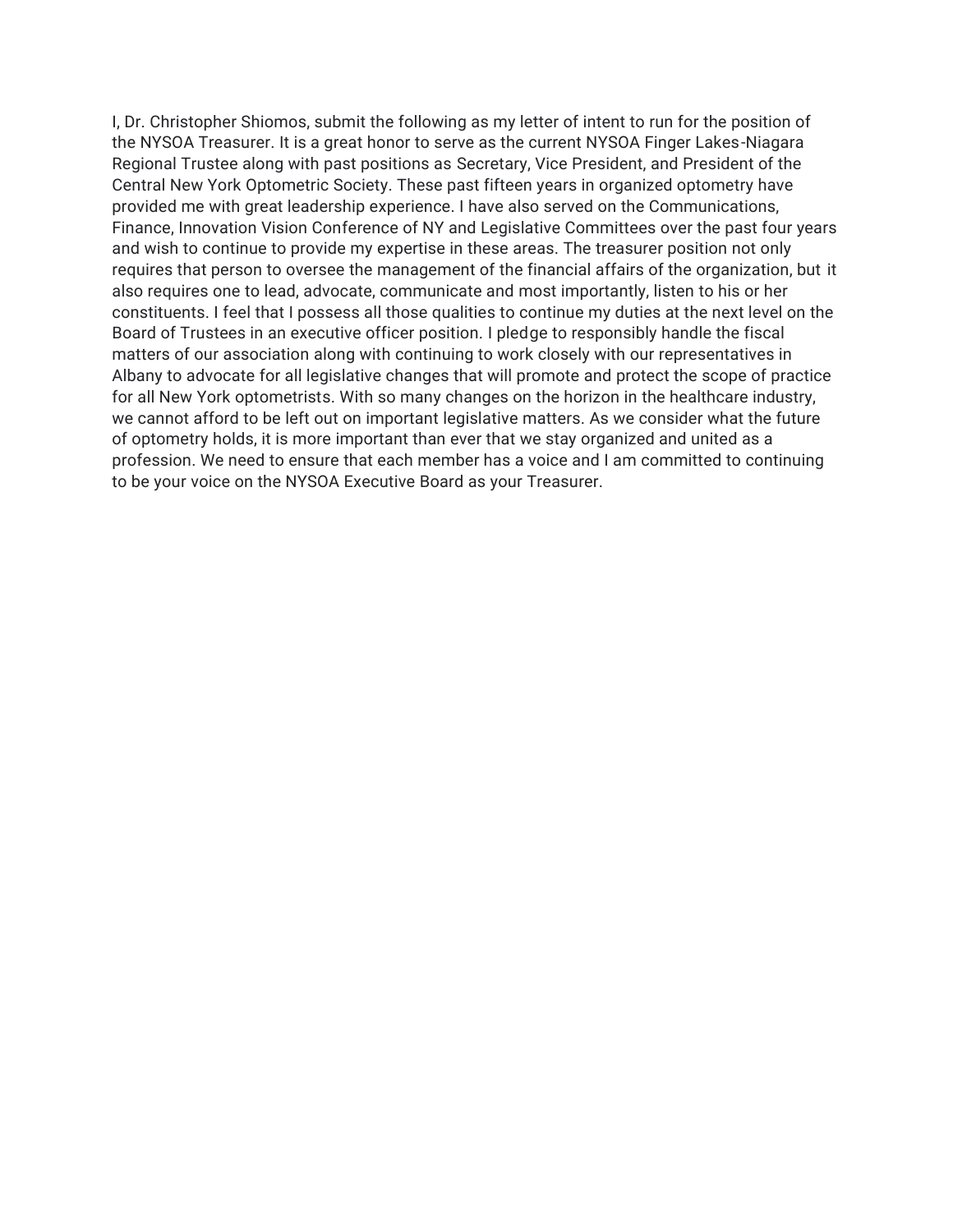# **Curriculum Vitae**

**Christopher W. Shiomos O.D**. 6867 Claret Circle Fayetteville, NY 13066 Phone: (315) 395-3842 Email: cshiomos@twcny.rr.com

#### **EDUCATION:**

 *Doctor of Optometry May 1994* New England College of Optometry, Boston, MA GPA 3.66/4.00

*Bachelor of Science: Microbiology May 1990* University of Rochester, Rochester, NY

#### **PROFESSIONAL EXPERIENCE:**

#### Oct 2005-present *Optometrist, CNY Eye Care, Syracuse, NY*

Offering general and medical eye examinations, with an emphasis in diagnosing and treating ocular disease. Providing specialty contact lens fittings for keratoconus, post corneal transplants and refractive surgery patients. Proficiency in OCT nerve fiber analysis. Developing and managing a new satellite office and optical dispensary

#### Sept 2009-Apr 2017 *Optometrist, Village Visions, Skaneateles, NY*

Providing general and medical eye examinations, with an emphasis in fitting specialty contact lens for keratoconus, post corneal transplants and refractive surgery patients.

#### Jan 2003-Oct 2005 *Optometrist, EyeCare For You, Syracuse, NY*

Extensive treatment and management of ocular pathology, especially glaucoma. Proficiency in visual field and GDx nerve fiber analysis. Provided specialty contact lens fittings for keratoconus, post PK and post LASIK patients. Experience in staff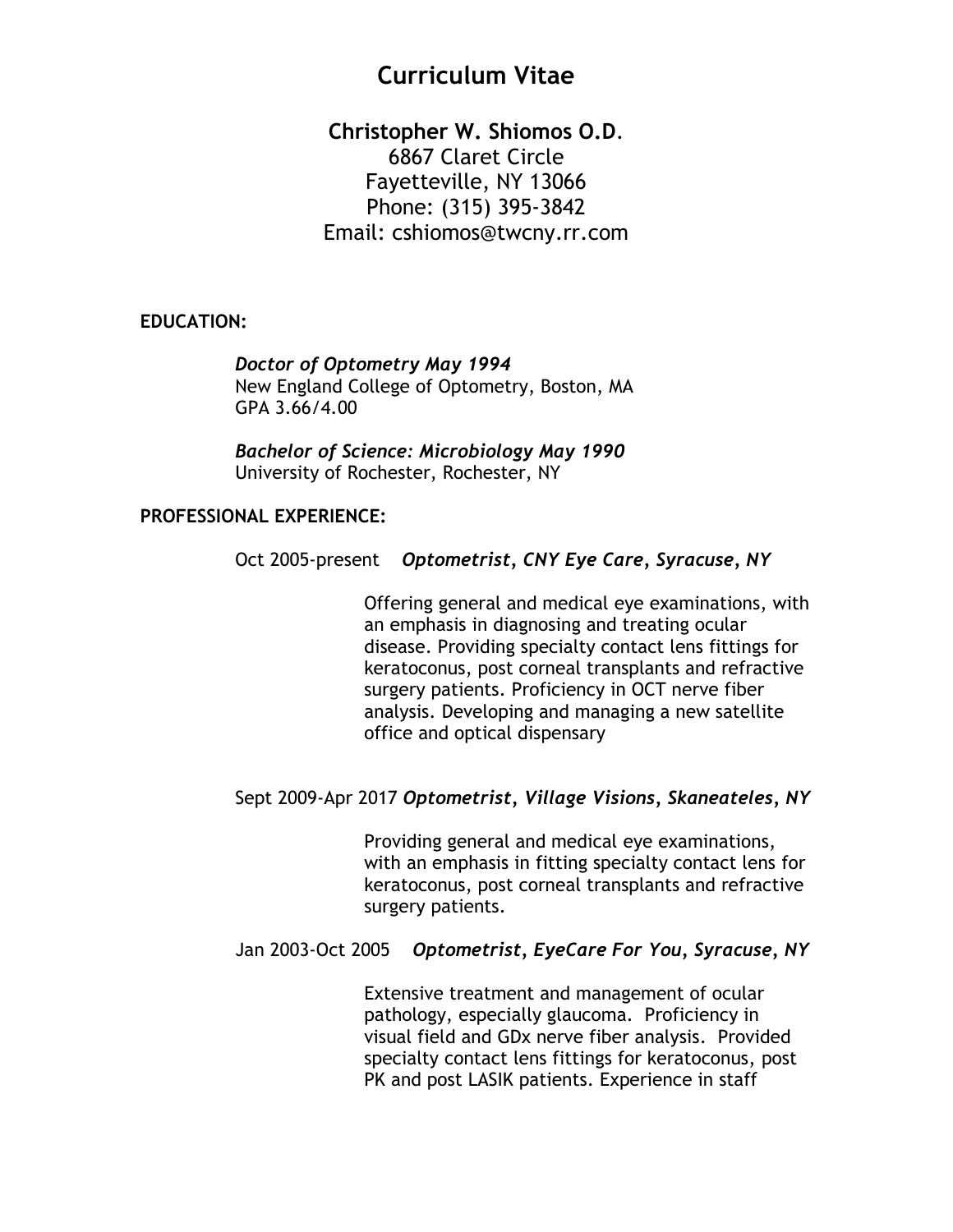management, medical coding and interpreting business financial reports

## Dec 1994-Jan 2003 *Optometrist, Genesee Valley Group Health Association, Syracuse, NY*

Provided thorough ocular health examinations and contact lens services, with emphasis in diagnosing and treating ocular diseases in an HMO setting. Management of pre and post-operative patients

## Sept 1994-Dec 2003 *Part-time Optometrist, Lenscrafters, Syracuse, NY*

Offered general eye and contact lens examinations

## Winter 1993 *Externship: Leahey Eye Clinic, Inc., Lowell, MA*

Emphasis on providing specialty contact lens services. Assisted in ultrasonography and surgical procedures

## *Fall 1993 Externship: Edith Nurse Rogers Memorial Veteran's Hospital, Bedford, MA*

Provided extensive ocular examinations with emphasis on ocular disease. Assisting in minor surgical procedures

## Summer 1993 *Externship: Dimock Community Health Center, Boston, MA*

Offered comprehensive ocular health examinations, contact lens services, vision training, and pediatric services. Assisting in dispensary tasks

**HONORS/AWARDS:**

## New York State Optometric Association Communications Award

Beta Sigma Kappa International Optometric Honor Fraternity

Petry-Lomb Scholarship Recipient